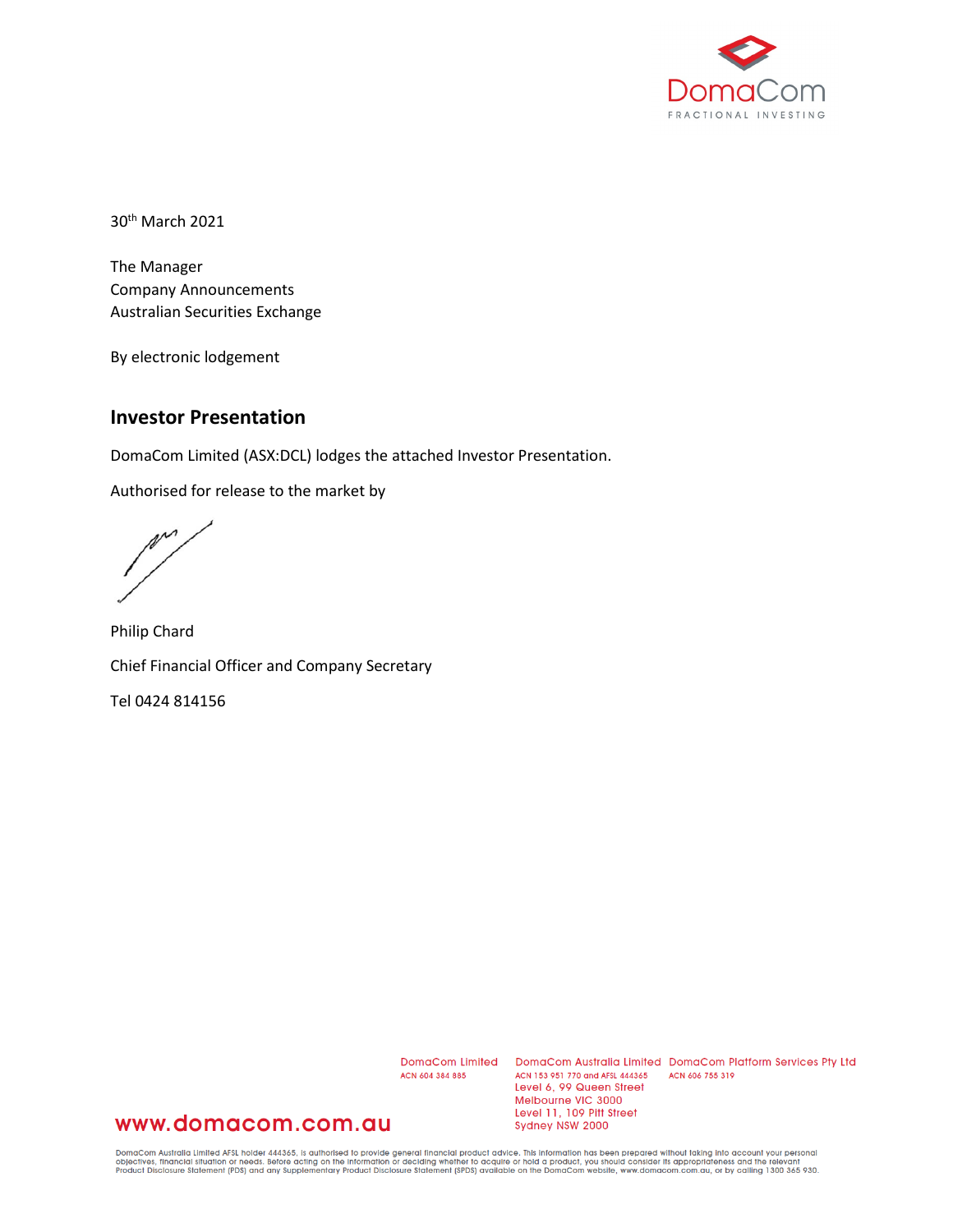# DomaCom Limited (ASX:DCL) Proactive Growing Revenue Webinar 30 March 2021



The power to choose the asset is in your hands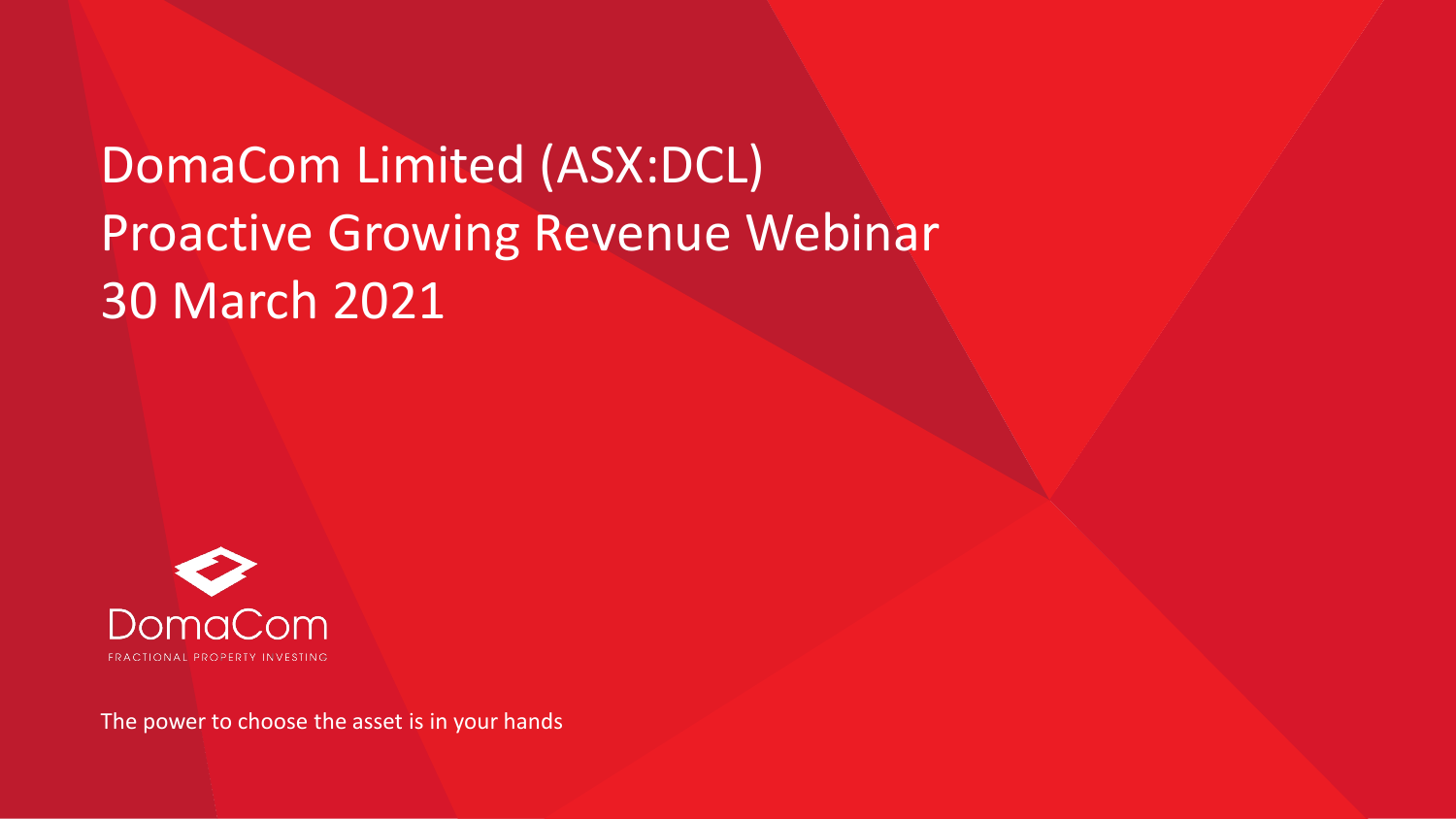# **General Advice Warning**



This information is general advice only and does not constitute personal financial advice. The information has been prepared without taking into account your personal objectives, financial situation or needs. Accordingly, before acting on the information provided you must consider the appropriateness of the information, in the light of your own objectives, financial situation or needs. If you wish to acquire a financial product within the DomaCom Fund offering, you should first obtain a copy of, read and consider, the PDS before making any decision.

[A copy of that PDS is available at http://www.domacom.com.au/the-domacom-fund/product-disclosure](https://domacom.com.au/the-domacom-fund/product-disclosure-statement/)statement/ or by calling your financial adviser.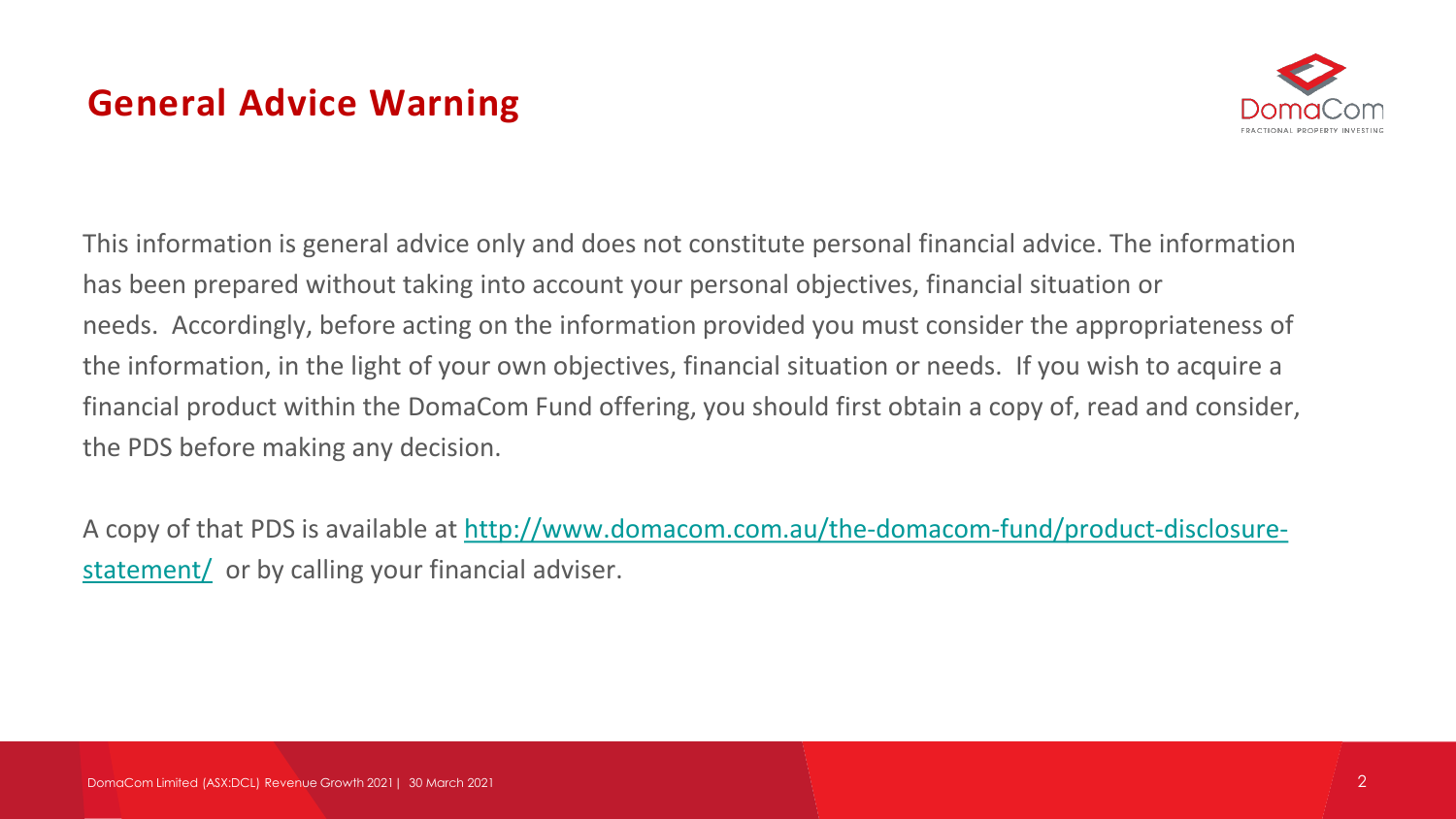### **Fractional Investing**



DomaCom Limited (ASX:DCL) owns and operates a fractional investment platform that enables investors, including SMSF Trustees, to co-invest in a percentage of one or more high value assets like property and loans in a syndicate-like structure where they share the income and capital value.

The concept is called **fractional investing**.

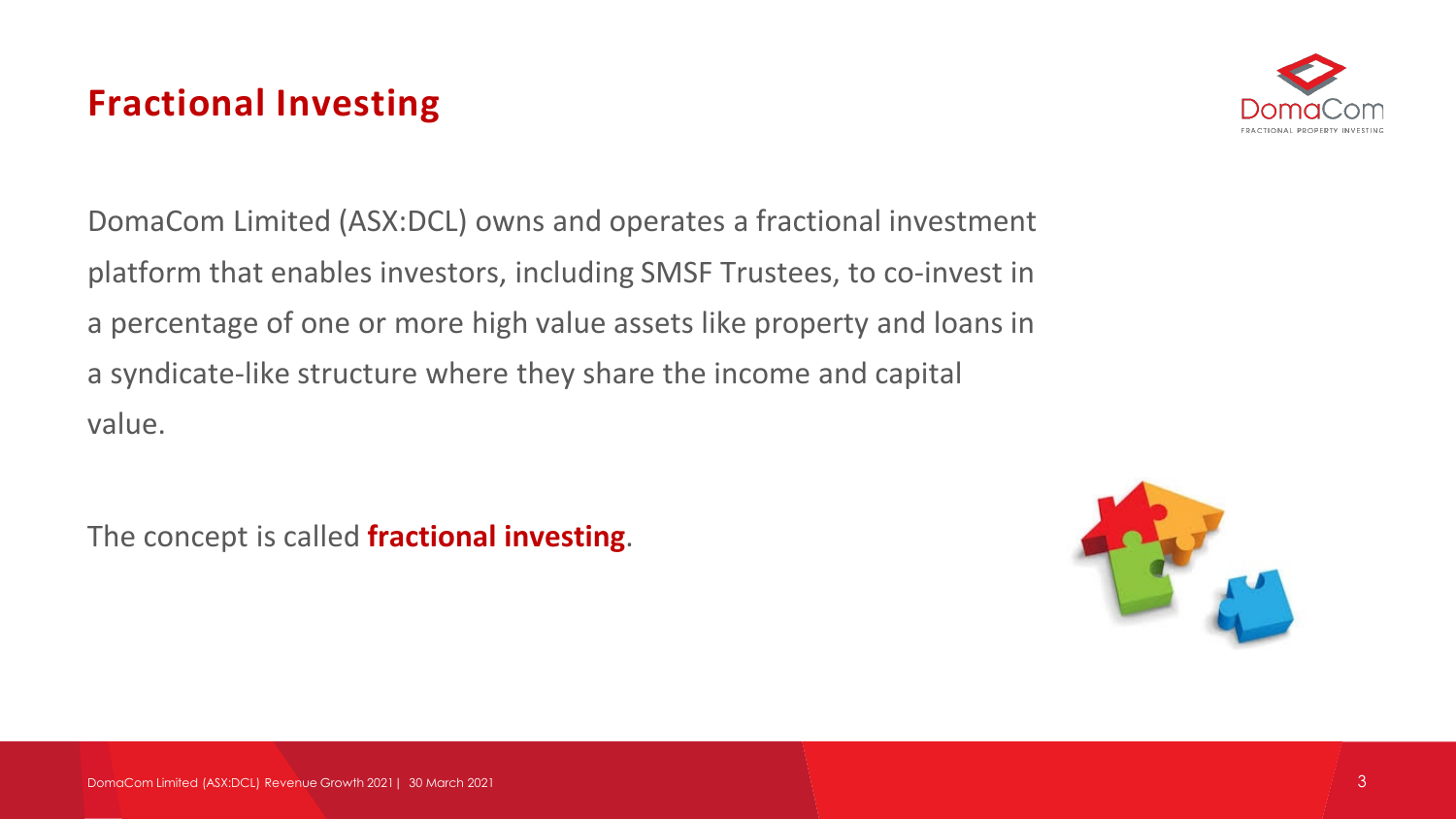### **DomaCom Senior Equity Release**



The DomaCom Fund enables retirees to "sell" a fraction of their home to investors and receive the proceeds either as a lump sum or a monthly payment.

The concept is called **equity release**.

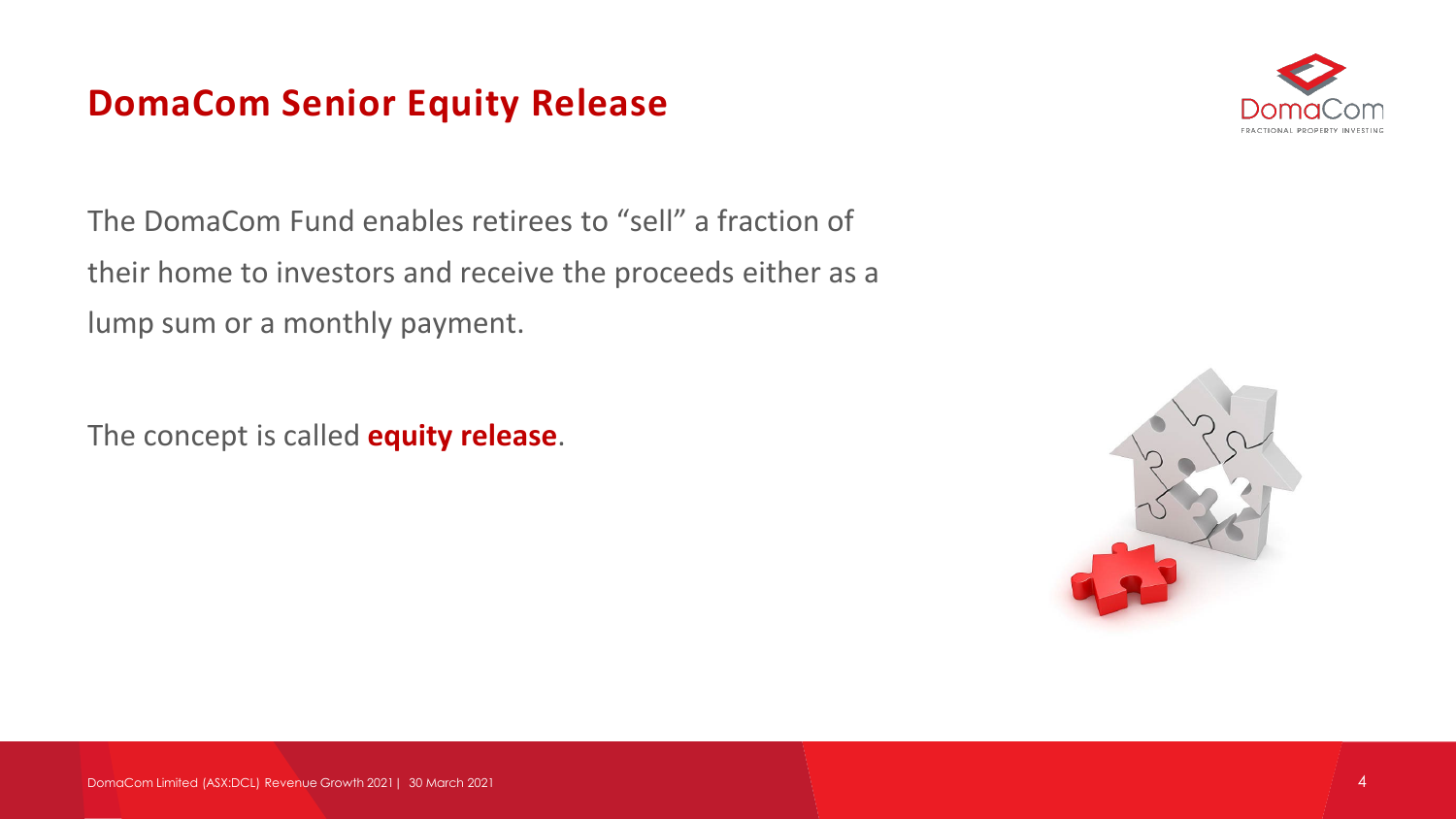### **Routes to Market - B2B**



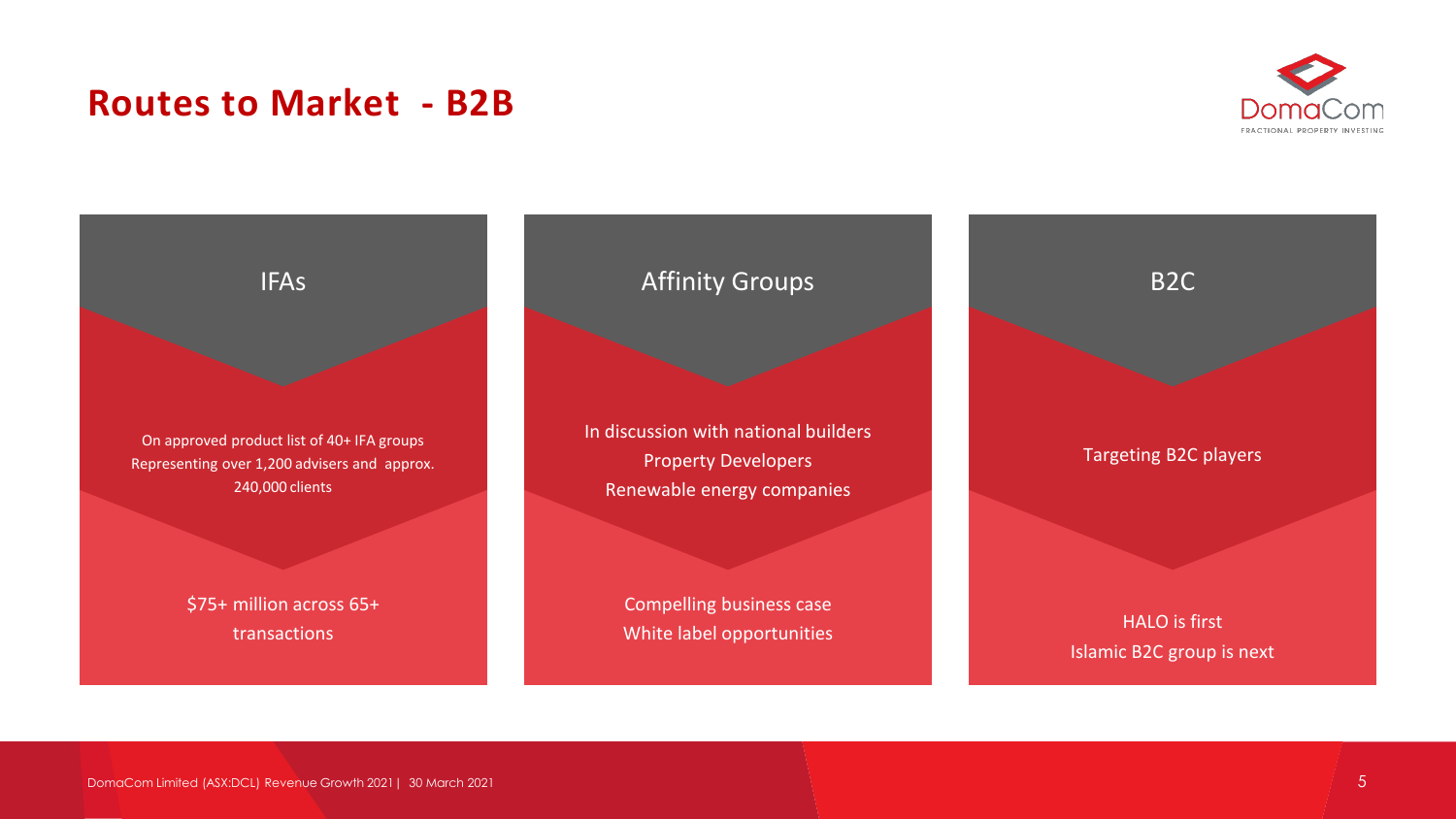### **Multiple Products**



#### Fractional Investing

SMSF's main target SMSF Ruling Internal Leverage Islamic Leverage

50% of investors are SMSFS Targeting % of \$675B+ SMSF market Equity Release

8 Years in Development The only financial product in Australia

Adviser accreditations underway Over 65's own \$500 B



Advisers syndicating loans Pooled Mortgage Sub-funds

Already > \$20 Million in FUM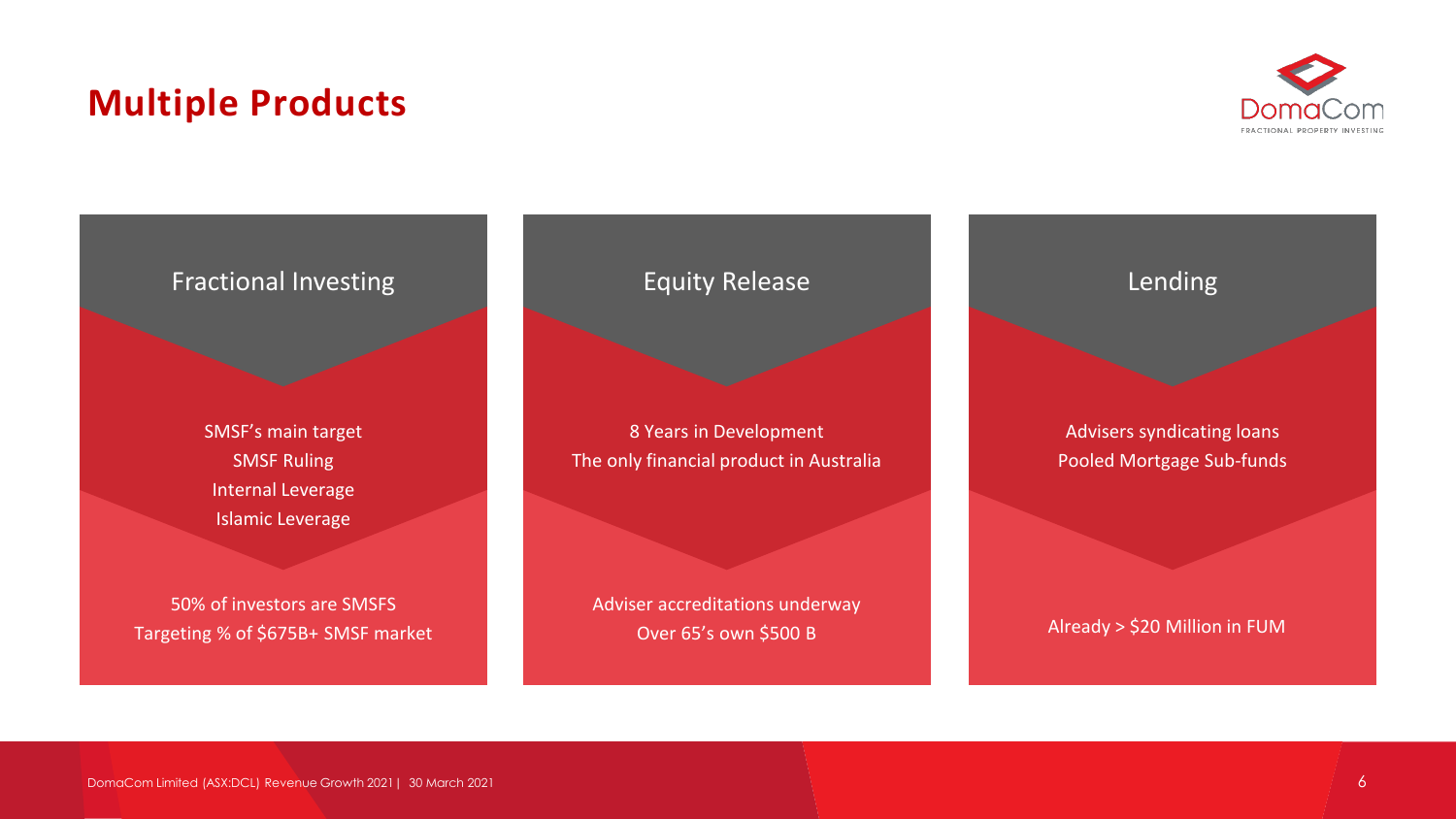

DomaCom Limited (ASX:DCL) Revenue Growth 2021| 30 March 2021 7 | 2021 7 | 2021 7 | 2021 7 | 2021 7 | 2021 7 | 2021 7 | 2021 7 | 2021 7 | 2021 7 | 2021 7 | 2021 7 | 2021 7 | 2021 7 | 2021 7 | 2021 7 | 2021 7 | 2021 7 | 2021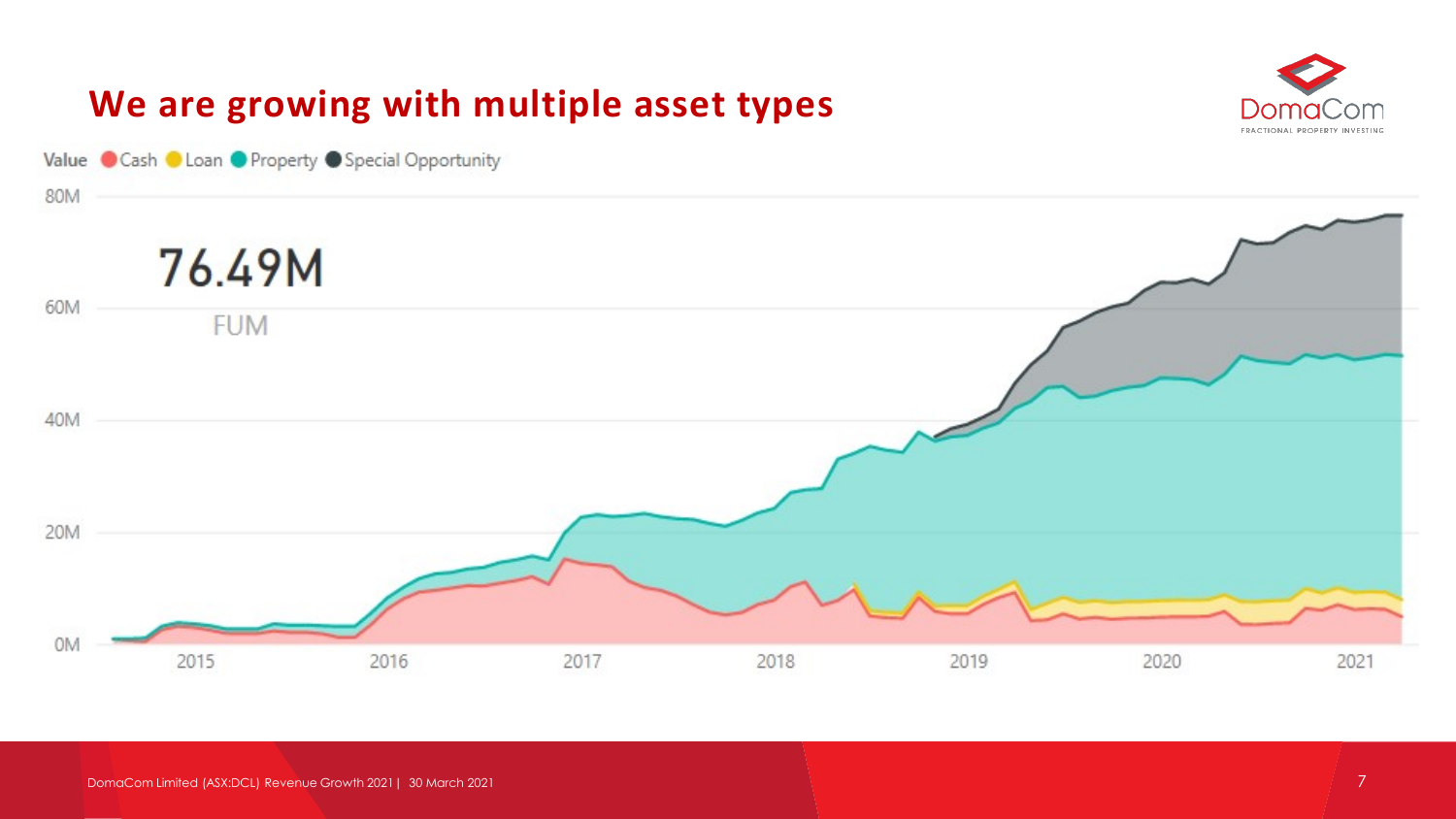### **Pricing Strategy**

DomaCom has adopted an attractive, recurring funds under management fee model



\* On gross value of the assets of the sub-fund Note: Fees are inclusive of GST

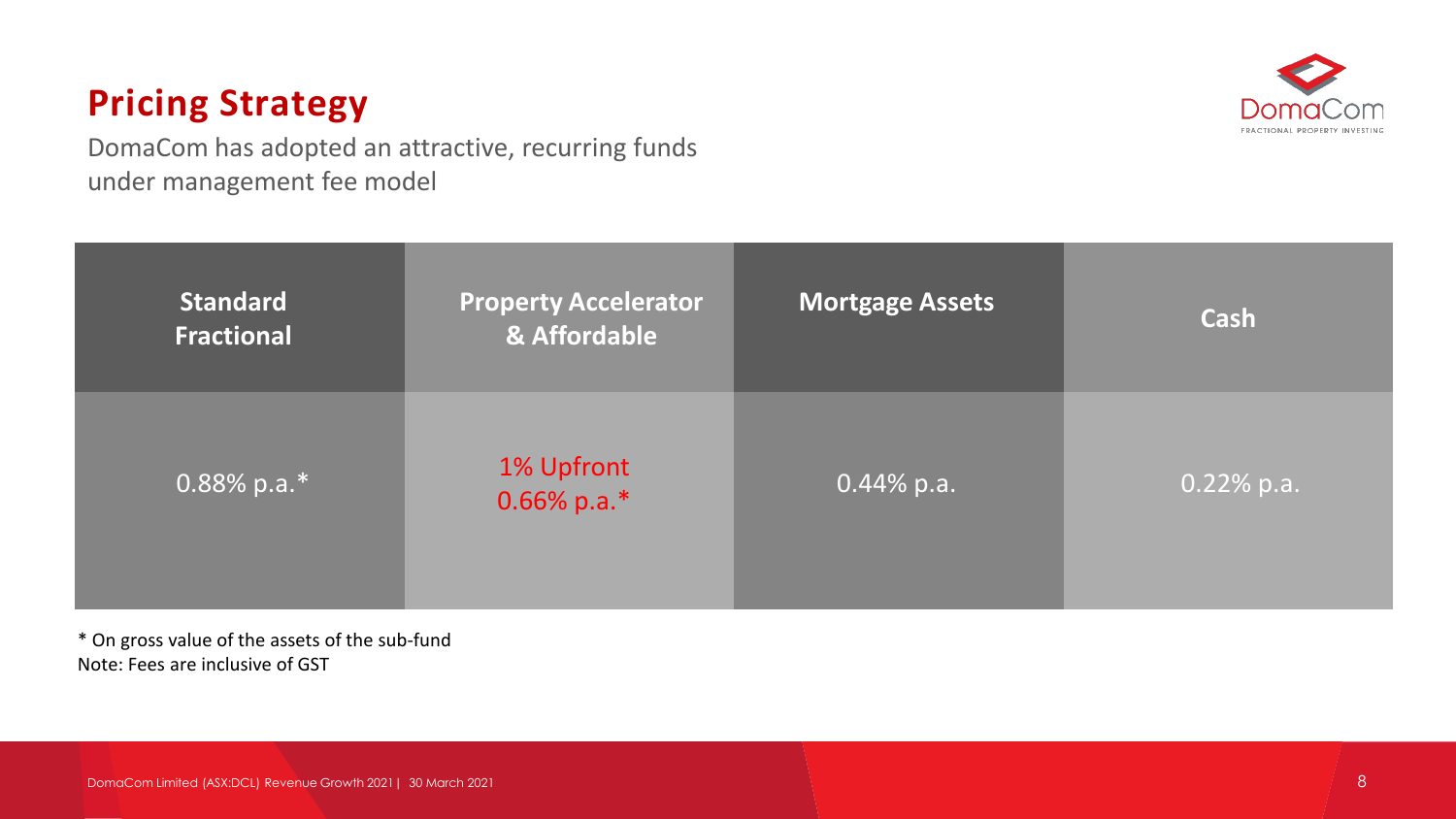# **Active Income & Growth Investment Opportunities**



- Pooled Residential Loan
	- Targeting 4%+ return
	- 40-50% LVR on Australian CBD residential properties
- Solar Farm Loan
	- Targeting 5%+ return with 60% LVR
- Solar Farm Equity Income
	- Targeting 7-8%
- Pooled Residential Investment Fund
	- Targeting 3% Income + Capital growth
	- No Leverage

### • Essential Worker Affordable Housing Growth Fund

• Targeting 10%+ annual leveraged growth with 40% LVR

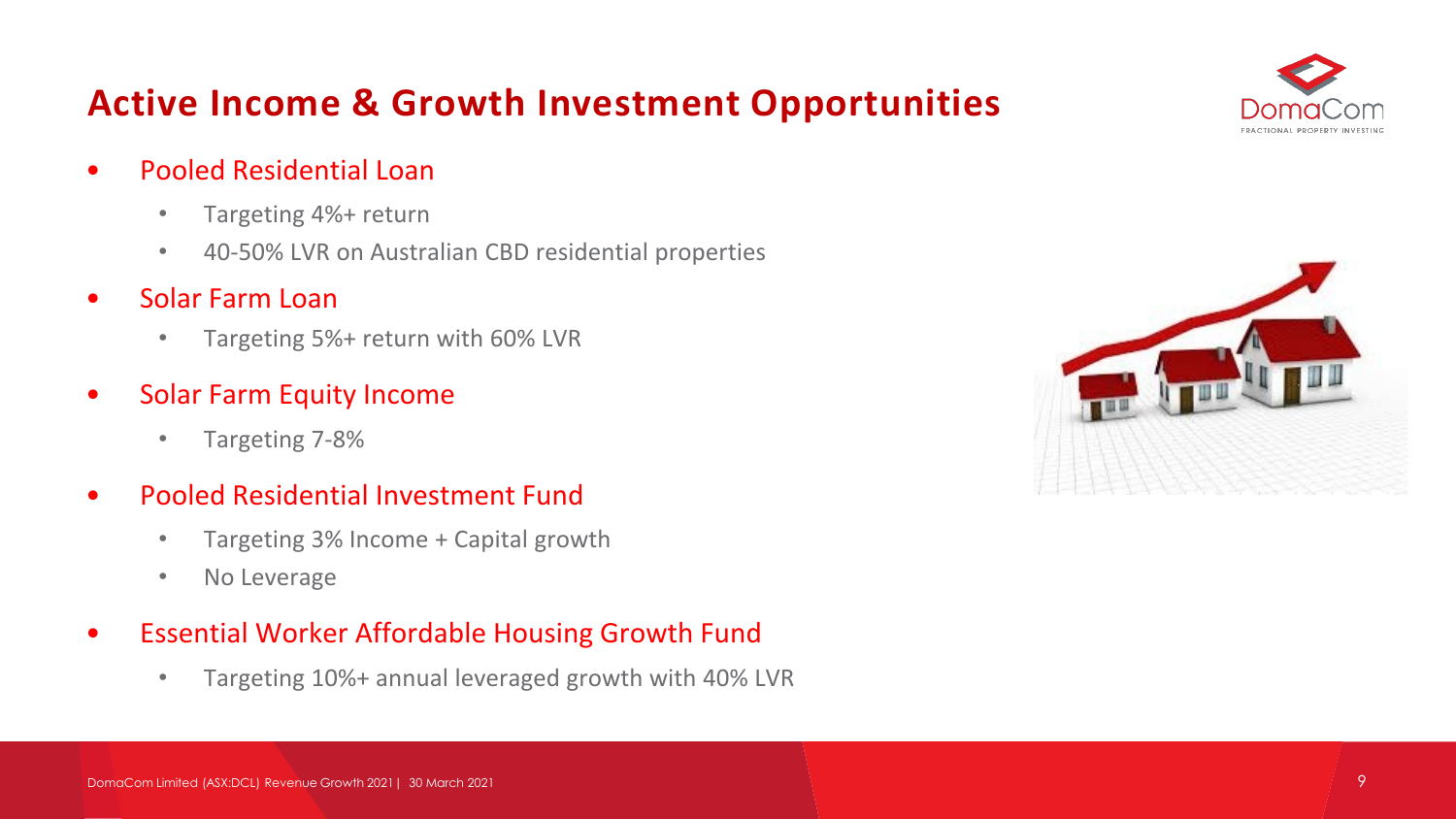### **Pooled Residential Loan**





#### **Invests in DomaCom Residential Loan sub-funds**

- DomaCom has discrete loan sub-funds for each property
- Maximum LVR is 60%
- Must be positively geared
- Sub-funds have 4 months rent reserve
- Pooled fund allows for diversification
- Access to "secondary market" for liquidity

#### **Attractive Returns**

- Pooled fund is targeting 4%+ return to investors
- Average LVR estimated to be 40-50% on Australian residential properties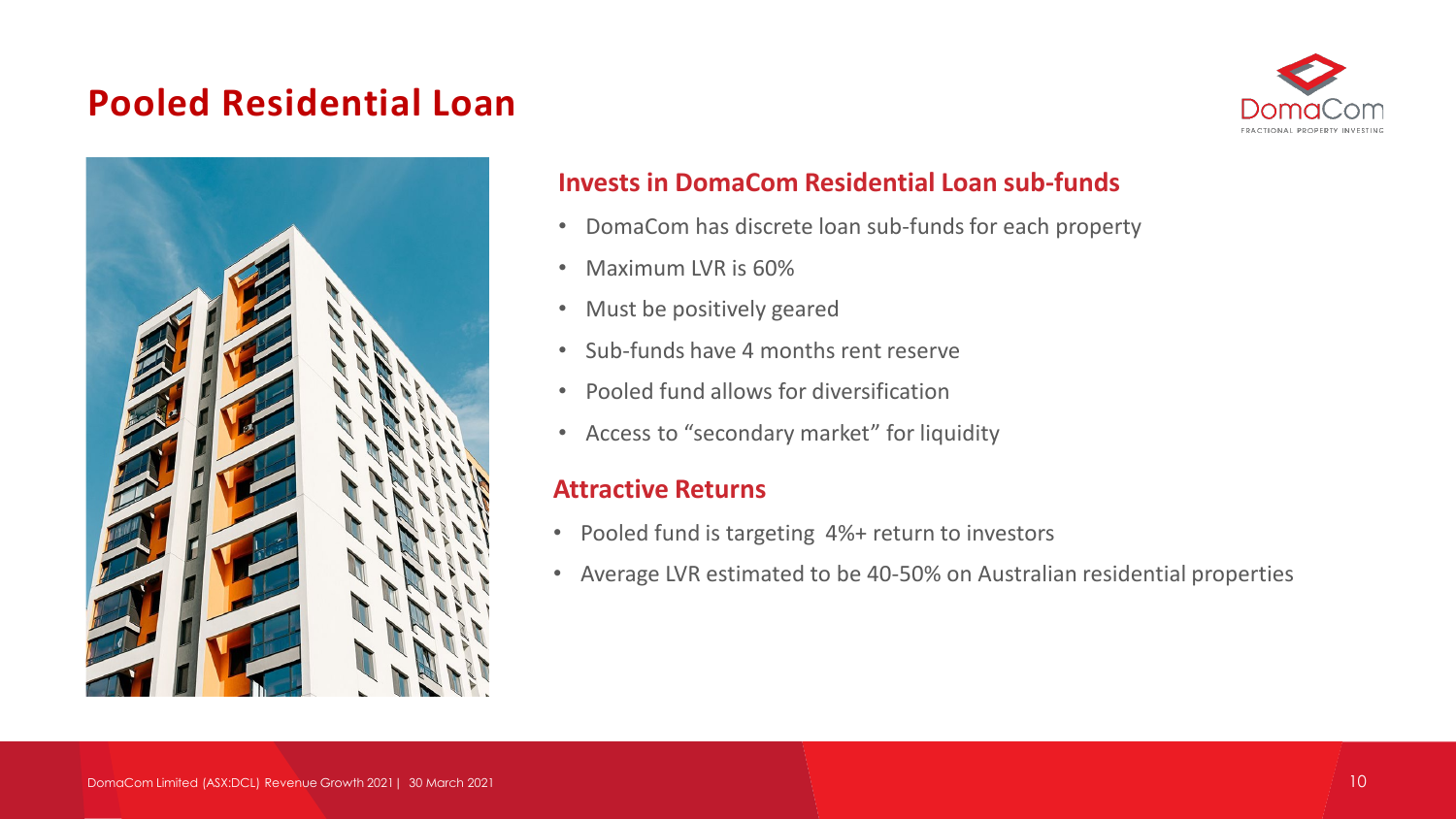### **Solar Farm – Loan & Income**



#### **Existing Solar plant**

- 4.8 Megawatt solar plant on border of NSW & QLD
- In operation for 4 years with a 7 year out-take agreement
- Purchase price of \$5.9 million
- 7 year PPA future purchase agreement

#### **Attractive Loan**

- 5 year \$3.6 Million loan @ 60% LVR
- 5.06% return to loan investors (after fees)

#### **Attractive Equity Income**

- \$3 million Equity Investment (incl fees & costs)
- Targeting 7-8% income from energy & credits
- Potential Hydrogen/Battery addition

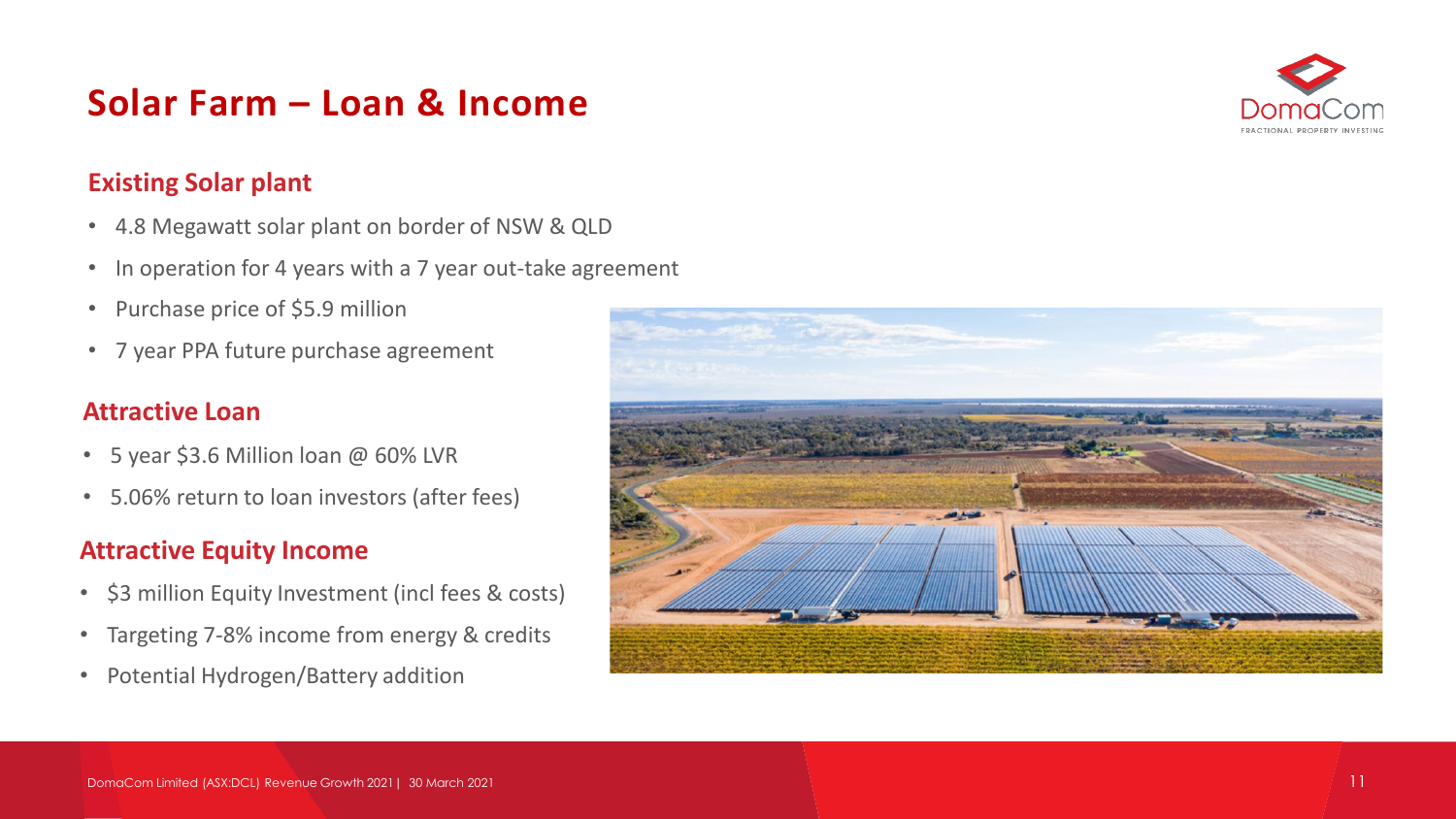### **Pooled Residential Income Fund**





- Unleveraged direct residential property
- Diversified exposure
- Targets 3% income PLUS growth
- 25 year Australian residential growth was 6.6% \* Atchison Research 2021
- Invests in Senior Equity Release
	- No vacancy risk
	- Income is pre-paid by retiree each 5-years
	- **ESG Investment**
	- Retirement Income is major demographic opportunity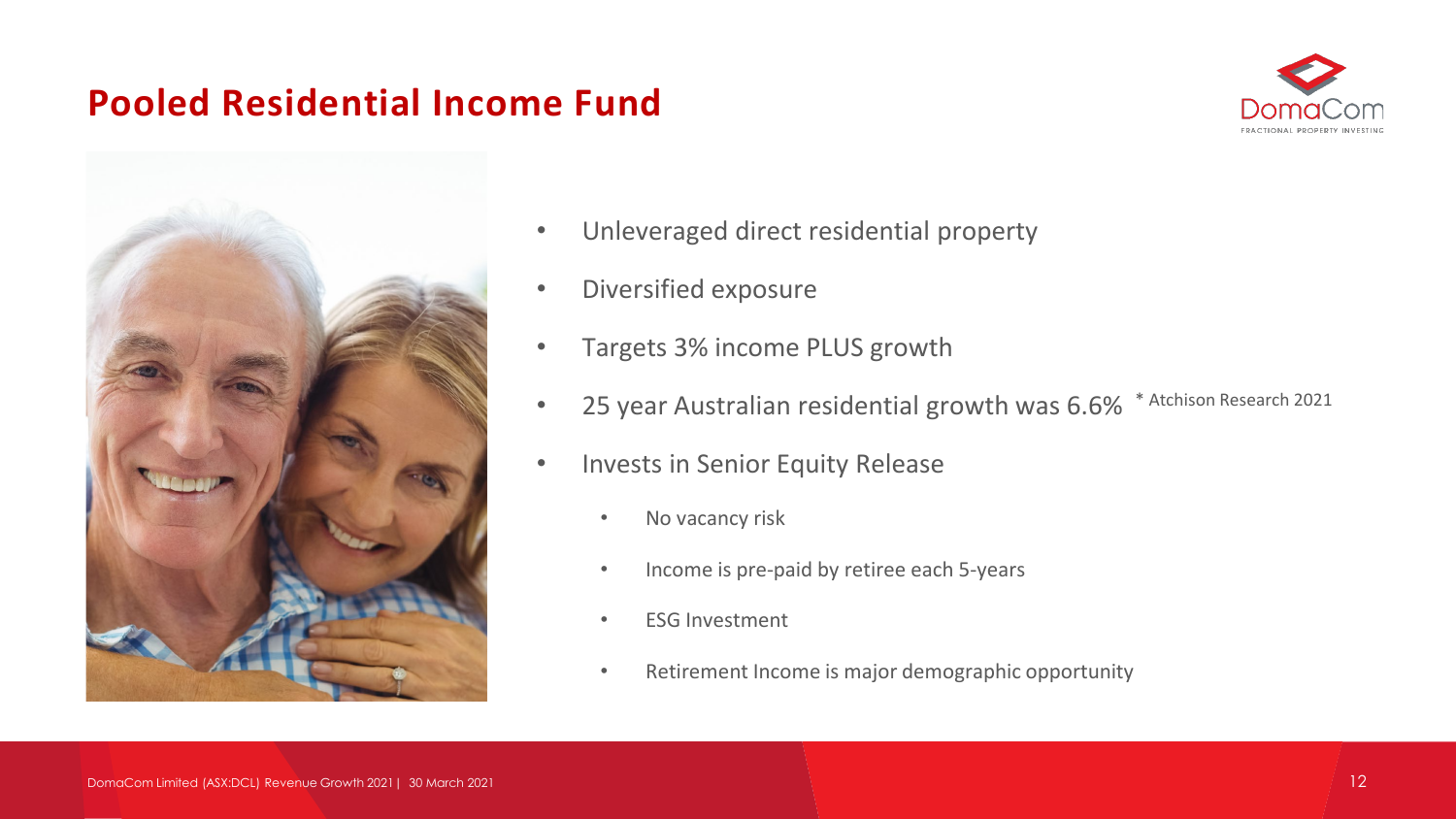### **Essential Worker Affordable Housing Growth Fund**

#### **Innovative Product**

- Allows investors to partner with Tier-1 Community Housing Provider(CHP)
- Access Low cost government debt circa 2.5% to deliver affordable rentals
- Accesses 10%+ Developer discounts to create tenant and investor incentives
- Tenants get 5% equity "gifted" over 5 years pathway to ownership
- Help "essential workers" and get an attractive return

#### **Attractive Investment Returns**

- Targeting 2x leveraged capital growth over 10 years
- 25 Historic growth for Australian residential property was 6.6%<sup>\*</sup> Atchison Research 2021
- Fund is targeting 8-10% annual pre-tax compounded return \*assuming a 4-5% average growth
- Investors get some of developer discount to enhance returns
- Get CGT discount after 12 months \* for applicable Australian investors



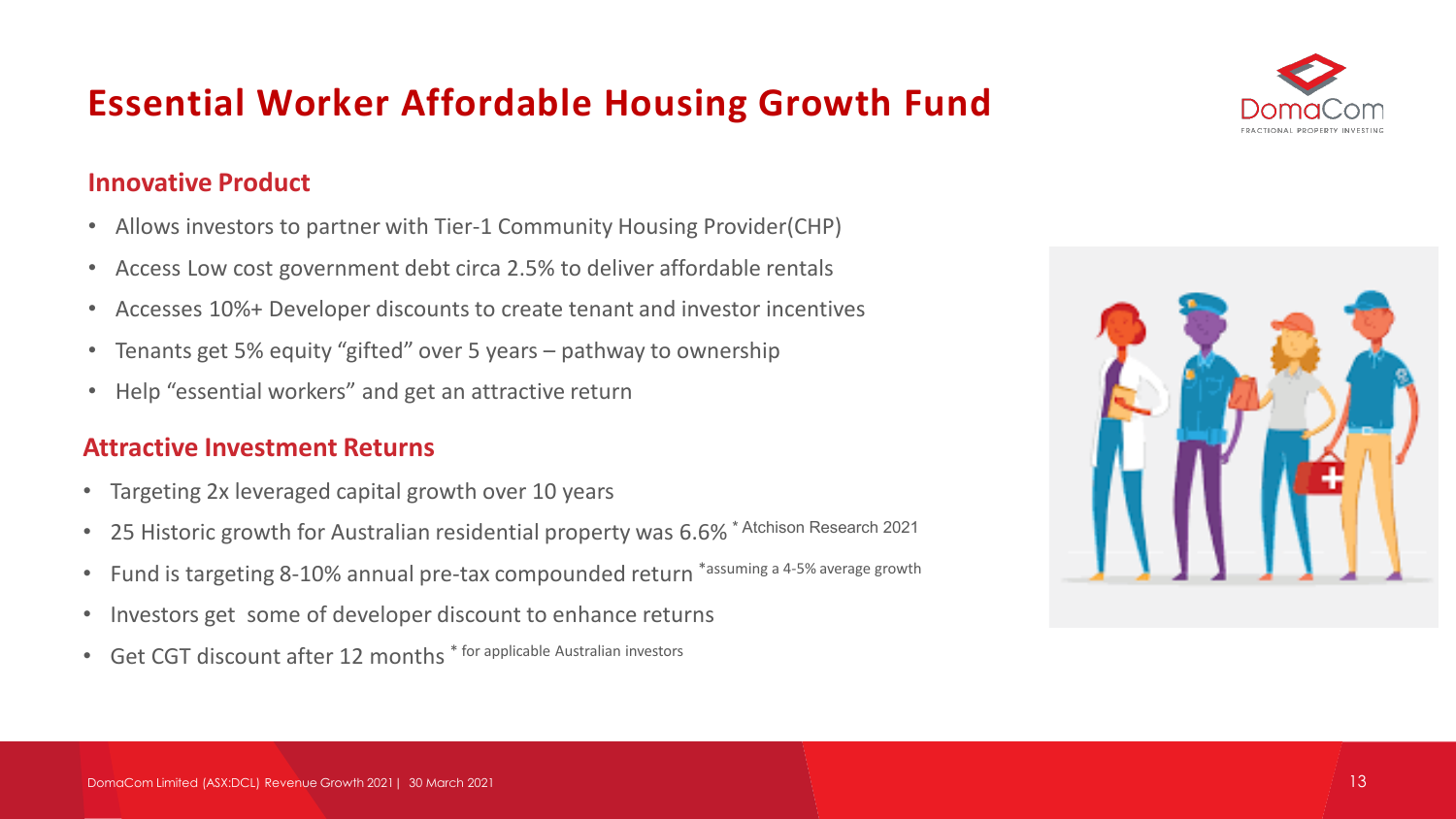# **Growing Revenue**



### • Products primed for growth

- Pooled Loan & Equity sub-funds being launched
- \$250 million Affordable Housing approvals obtained & tier 1 community housing provider onboard
- Senior Equity release primed for growth after ATO "Downsizer" ruling
- Islamic Finance product in development
- Diversified number of fractional transactions in progress:
	- Solar
	- NDIS
	- Affordable
	- Pooled Mortgage
- Attractive fee model
	- DomaCom fees are based on FUM
	- DomaCom fee model changing to have 1% upfront and reduced ongoing

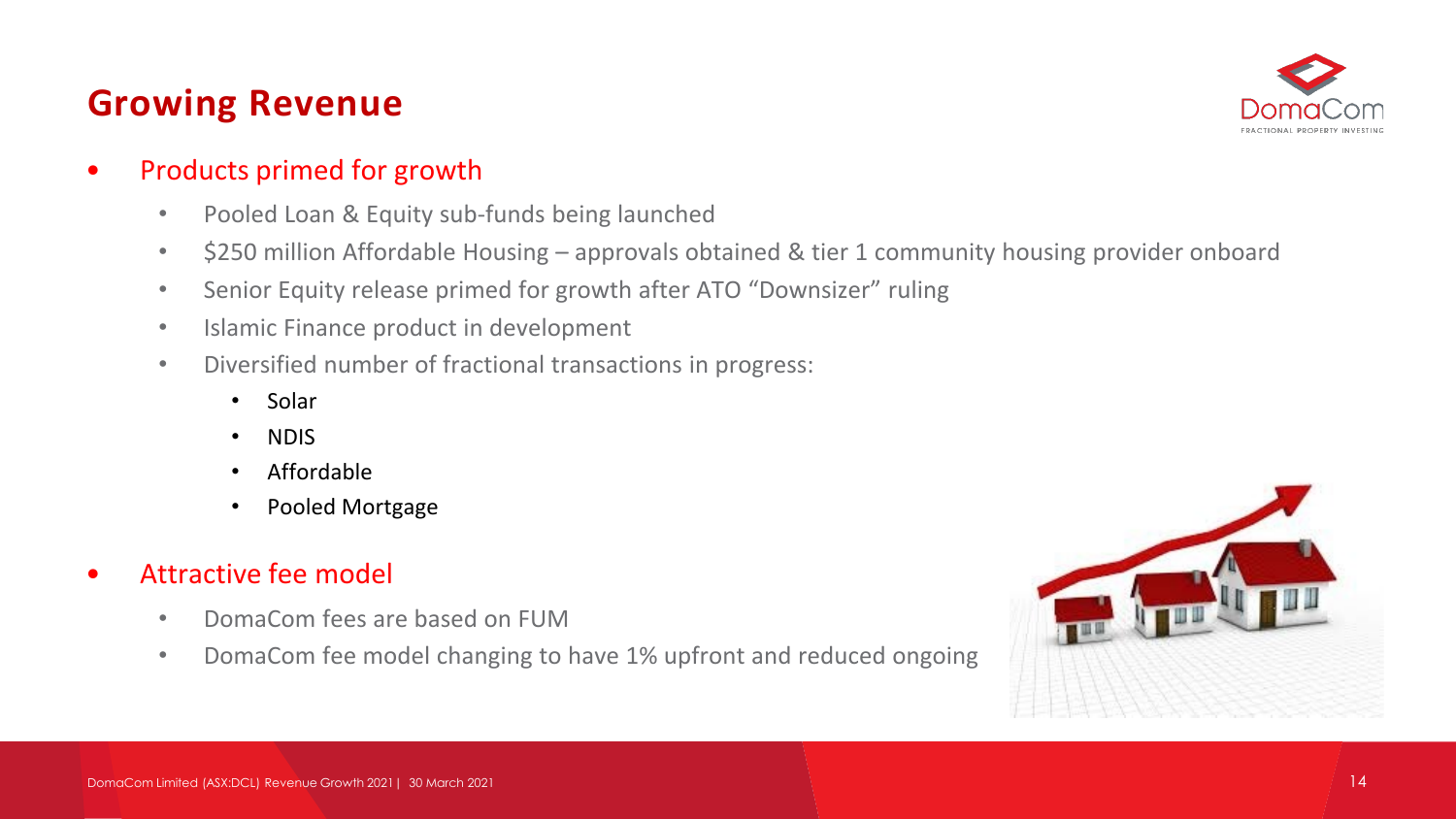# **AustAgri Transaction**



- Transformative Transaction
	- Contracted minimum \$2.6 Million fee pa
	- Minimum \$13 million minimum fee over 5 years
	- Circa contracted \$300 million in effective FUM $* \rightarrow$  will grow FUM to \$376 Million
	- In final stages of execution, subject to finalising settlement
		- Delays due to "sale & lease back" of key land assets
		- Leaves a clean operational business
- DomaCom Fund expansion into companies
	- AustAgri to be first company
	- Leverages off DomaCom 2017 AFSL change allowing "deal in securities"
	- Provides SME's with governance & liquidity solutions
	- Pathway to ASX listing for some companies

Note: \* Minimum contracted fee of \$2.6 million is equivalent to the fee that would be generated by \$300 million FUM at the standard 0.88% annual DomaCom fee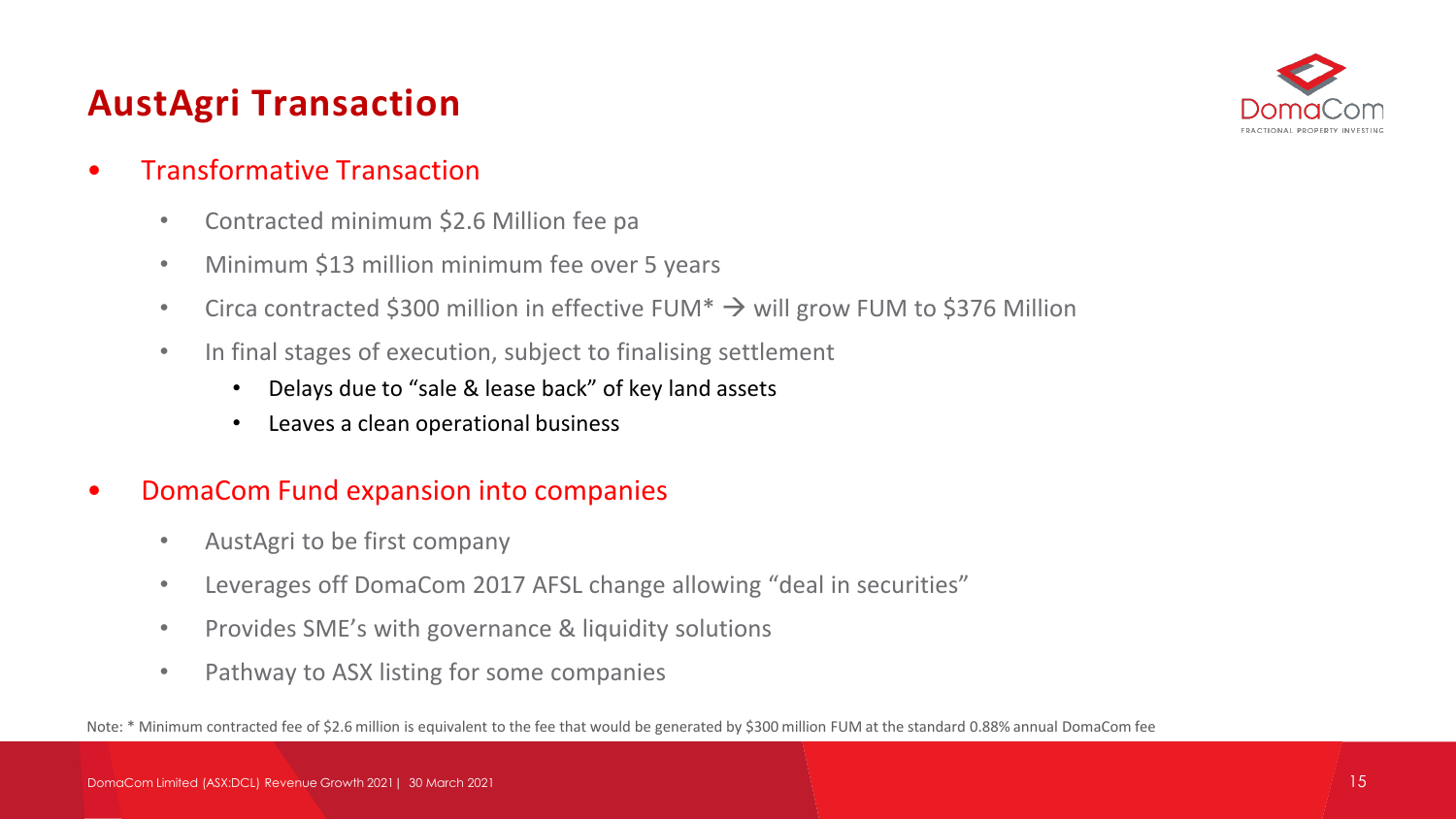### **Corporate Snapshot**



| ASX Ticker                                | <b>DCL</b> |
|-------------------------------------------|------------|
| Close price as at 25 March 2021           | \$0.087    |
| Shares on issue                           | 305.8m     |
| Market Capitalisation as at 25 March 2021 | \$26.6m    |
| FUM as at 25 March 2021                   | \$76.5m    |

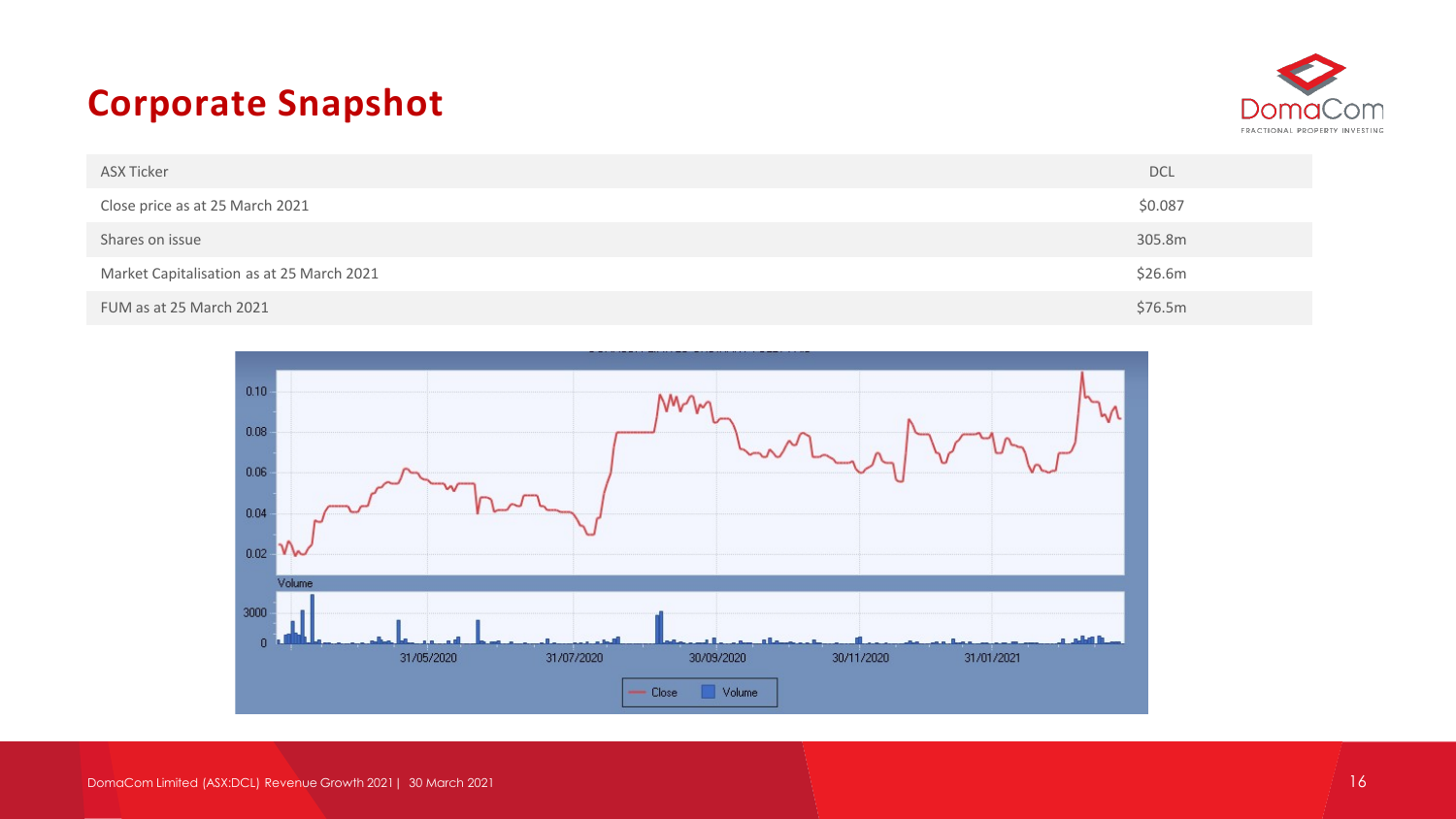### **Contact Us**



#### **Product Investment Queries**

**Nat Fiennes** 

**[nat.fiennes@domacom.com.au](mailto:nat.fiennes@domacom.com.au)**

**+61 412 345 934**

#### **Corporate Queries**

**Arthur Naoumidis**

**[Arthur.Naoumidis@domacom.com.au](mailto:Arthur.Naoumidis@domacom.com.au)**

**+61 411 958 084**